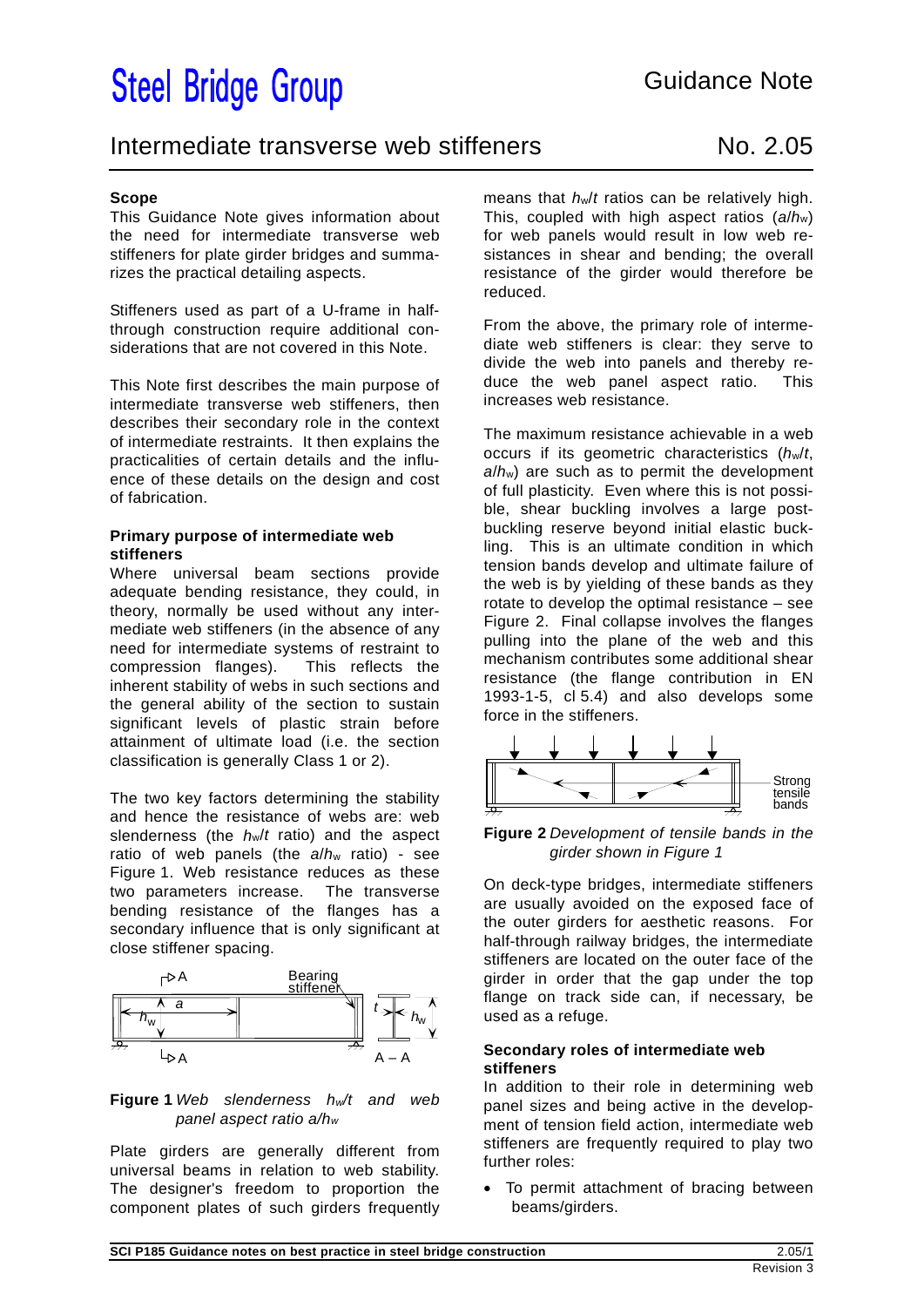## No. 2.05

 To act as load bearing stiffeners to the web at points of stationary concentrated loading on the beam/girder. This is not common in bridges, except for occasional applications during erection when it is necessary to apply concentrated loads to the girders, such as from crane outriggers.

The first of these roles is discussed in the context of detailing below. The second is an aspect that is taken into account in the design verification in EN 1993-1-5, 9.1.4.

### **Economy in design**

The amount of workmanship in stiffener assemblies is disproportionately high compared to the other components in a typical bridge girder. The cost of stiffening work varies considerably among fabricators, depending on their particular investment strategies and the processes used. However it is often the case that selecting a thicker web and reducing the number of stiffeners will lead to a cheaper girder. As automation of stiffener welding develops, this will become a less dominant consideration.

Care needs to be exercised in relation to the proportioning of webs and stiffeners if the most economical girder configuration is to be achieved.

### **Stiffener layout and detailing**

*Simple intermediate web stiffeners*

A typical arrangement for a simple single intermediate web stiffener is a flat welded onto one face of the web and connected to one flange (see Figure 3).



**Figure 3** *Simple web stiffener* 

Flat stiffeners are usually preferred as they are easily welded onto web plates using allround fillet welds. They are normally attached after the web has been joined to the flanges (with automatic girder welding they have to be attached afterwards, since they would obstruct the passage of the welding heads).

Traditionally, web stiffeners have had to be attached and welded manually, though robotic equipment is now becoming available that can weld them automatically after they have been positioned and tacked manually.

No more stiffeners should be specified than are actually necessary for structural adequacy - by any method of fabrication they are relatively expensive items.

Flat stiffener outstands (width of the flat) are limited by the criterion in EN 1993-1-5 cl 9.2.1(8), to prevent torsional buckling; this limits the outstand to 10.5*t*s for S355 steel. Commonly used sizes include:

> 100 x 10 or 12 mm 150 x 15 mm 200 x 20 mm 250 x 25 mm

At the top flange, attachment of the stiffener to the flange is not strictly necessary for its function as a web stiffener. Where the top flange is composite, the stiffener should be attached, to provide torsional restraint to the flange. Fillet welds are generally sufficient for attachment.

Only the minimum weld required for strength should be specified between any web stiffener and the flange (subject to a practical minimum size of 6 mm). Even fillet welds introduce some local distortion of the flange, though much less than would be introduced by a butt weld. However, with a thick flange  $(T > 50$  mm) it may be the choice of the fabricator to lay a bigger weld than specified to avoid the necessity for local preheat, which can itself lead to distortion. Where bracing is attached to the stiffener, however, moment is attracted out of the slab and into the stiffeners and this may require larger welds between stiffener and flange to provide adequate fatigue life.

At the bottom flange, a clear gap should be left, preferably about 3 times the web thickness, but not more than 5*t*. This accommodates tolerances in depth of both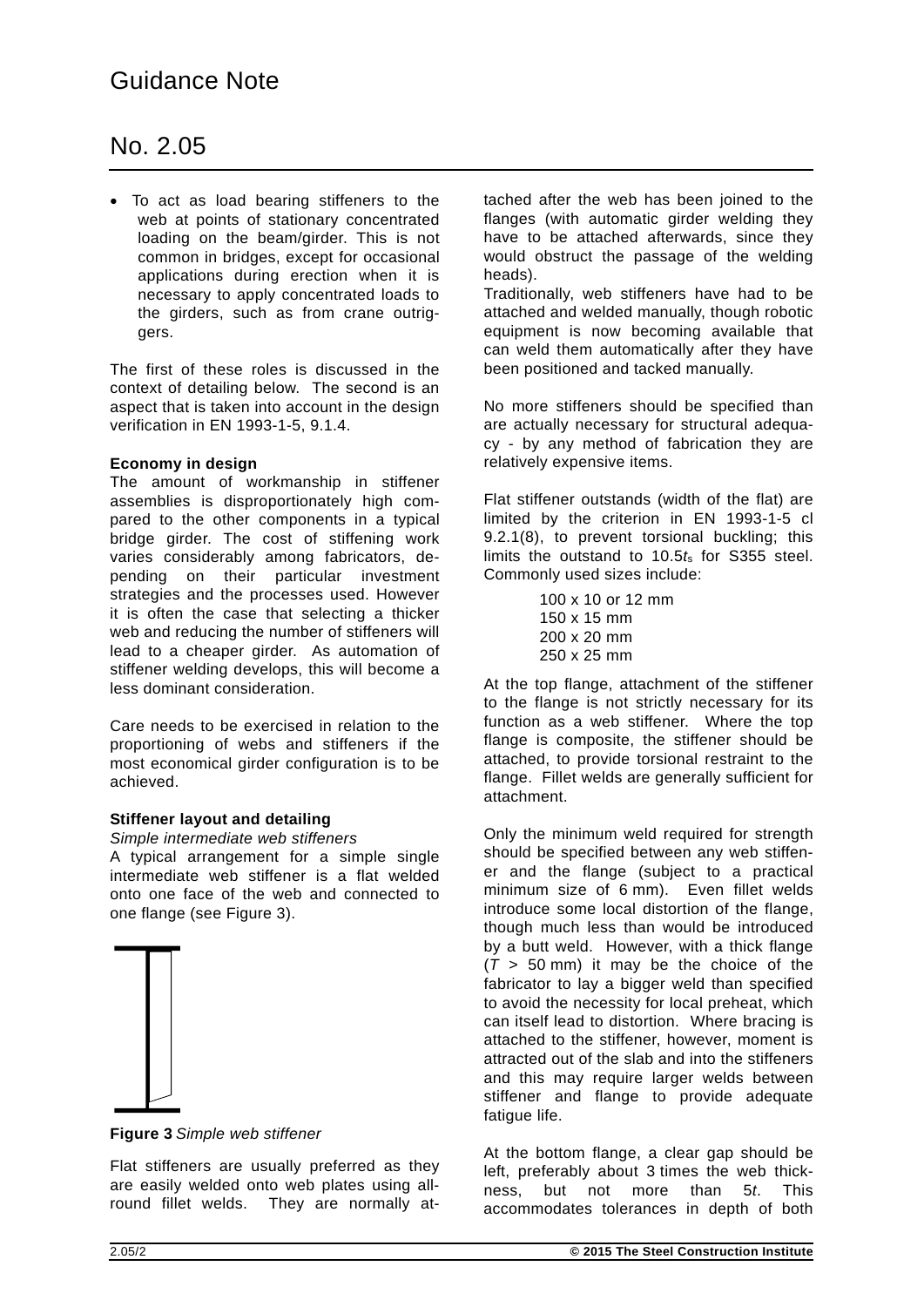the web and the stiffener, whilst not being sufficient to lead to fatigue problems at the stiffener end (except possibly where the shear resistance relies heavily on the flange contribution, in which situation stiffener axial force is induced - it is better to attach both ends in such cases). The free corner of the stiffener is often scarfed, which facilitates the application of protective treatment, as shown in Figure 4.



Note. Scarf angle typically 45° **Figure 4** *Detail at stiffener bottom* 

The shape of web stiffeners attached to a flange must allow for the fillet weld between web and flange. One way of achieving this is by use of 'cope holes'. These are circular quadrants cut out of the right angle to leave a clear gap (see Figure 5). A radius of at least 40 mm, preferably 50 mm, is needed to allow welds to be returned around the corners and protective treatment to be applied to the inner faces of the hole (although the standard of cleaning can never be as good as on a plane face).



**Figure 5** *Cope hole detail* 

Alternatively, some fabricators prefer to cut stiffeners square then grind the corner of the plate so that it just clears the weld. The fillet welds to the stiffener can then continue without stop/start, from web to flange (see Figure 6). This avoids creating areas that are difficult to give proper protective treatment, though on bottom flanges it can create corners that trap debris and moisture. Where weathering steel is used, cope holes should be provided in the stiffener at the bottom flange, of at least 50 mm radius, to avoid these moisture traps; this recommendation is given in GN 1.07.

Sniped corners (45° cut across the internal corner) have been used by some designers in this location, but the detail should be avoided, because it is very difficult to return the weld (i.e. in the acute angle, across the thickness of the stiffener) and protective treatment cannot be applied satisfactorily to the inner edge of the stiffener or the weld return.



**Figure 6** *Alternative stiffener detail at corner* 

The weld attaching an intermediate or other web stiffener (i.e. across the flange and around the edge) should not have its toe closer than 10 mm to the edge of the flange for good fatigue detailing, although EN 1993- 1-9 does not penalize lesser clearances. It is wise to choose a stiffener width at least 25 mm less than the nominal flange outstand to ensure that this clearance is achieved in practice. If it is necessary to use wider stiffeners, perhaps to suit bracing, they can be scarfed at the ends, or a quadrant notch (similar to the cope hole detail) could be made, as shown in Figure 7, so that the weld is clear of the edge of the flange.



**Figure 7** *Stiffener shaped to avoid welding close to edge of flange*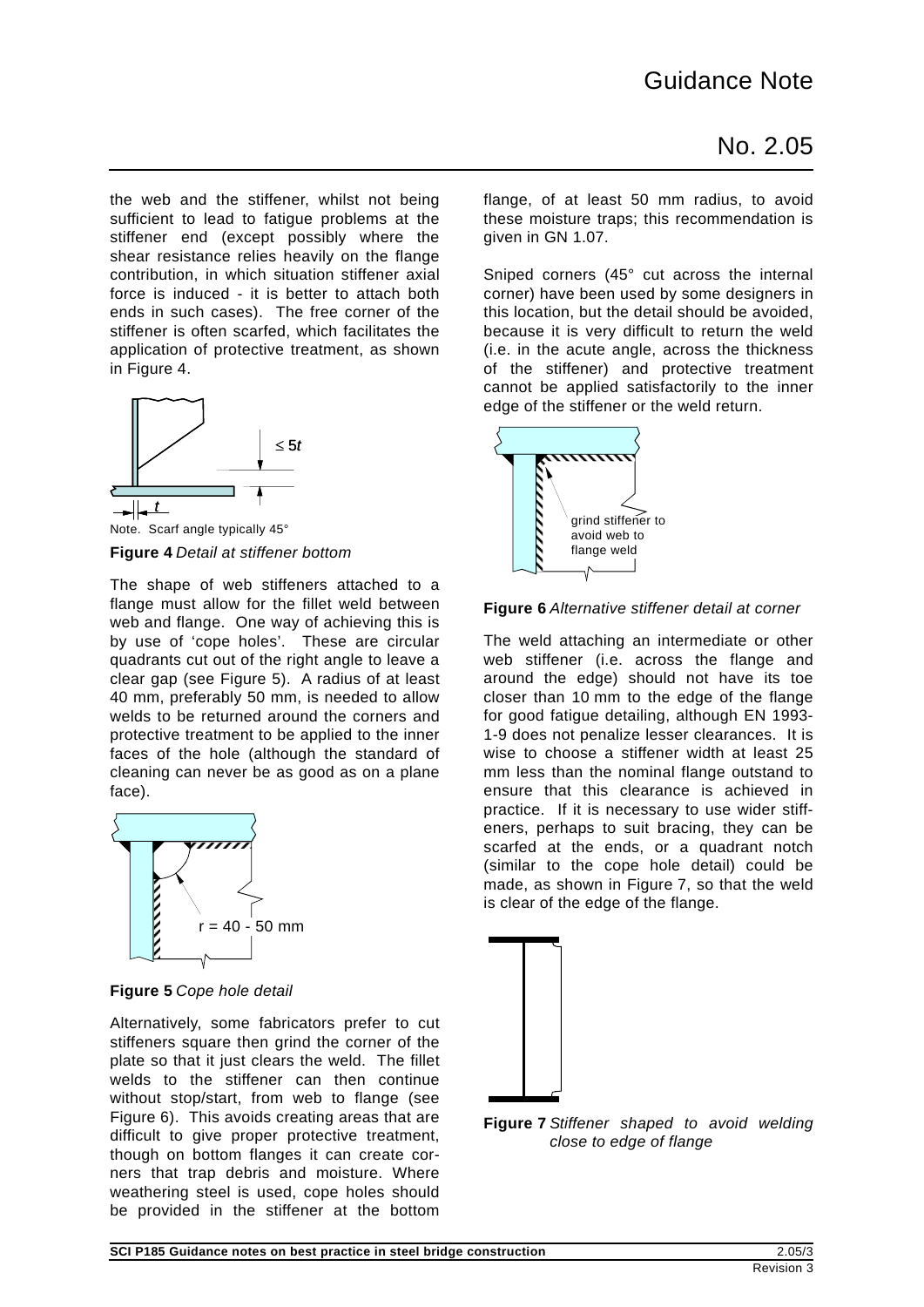### No. 2.05

#### **Intermediate stiffeners for the attachment of bracing**

#### *Stiffeners for triangulated bracing*

Flat stiffeners are well suited to simple and inexpensive attachment of bracing members. However, as noted in GN 2.03, they may need to be shaped to suit attachment details.

### *Attachment to flanges*

The stiffeners are a means of transmitting torsional restraint to the beams and they should therefore be attached to both flanges. Fillet welds are quite adequate for this purpose.

### *Stiffeners for 'channel' bracing*

Again, flat stiffeners are preferred for attaching channel bracing, though they will probably be more substantial than those used with triangulated bracing, since a moment restraint has to be provided and a larger group of bolts is needed to transmit the moment. Stiffeners are sometimes shaped to provide extra space for the bolt group. See GN 2.03.

### *Treatment of skew*

Small degrees of skew of bracing members can easily be accommodated by suitable alignment of the flat stiffener, but it is normally just as easy, and cheaper, to detail orthogonal bracing. Highly skewed bracing should always be avoided, because it introduces difficulties in fabrication as well as being less effective as intermediate bracing. See GN 1.02 for guidance on skew bridges.

### **Notching for longitudinal stiffeners**

Guidance on notching of transverse stiffeners to accommodate longitudinal stiffeners is given in GN 2.02.

### **Summary of web stiffener layouts**

The layout of common arrangements of intermediate web stiffeners, and comments on detailing, are summarized in Table 1. The Table indicates the suitability of different shapes for different purposes.

Each bridge will merit individual consideration as to the most effective and economic arrangement and geometry of stiffeners. The Table should, however, act as a general guide. Further detailed guidance is given in GN 2.03.

### **Reference**

EN 1993-1-5:2006, Eurocode 3 – Design of steel structures: Part 1-5 Plated structural elements.